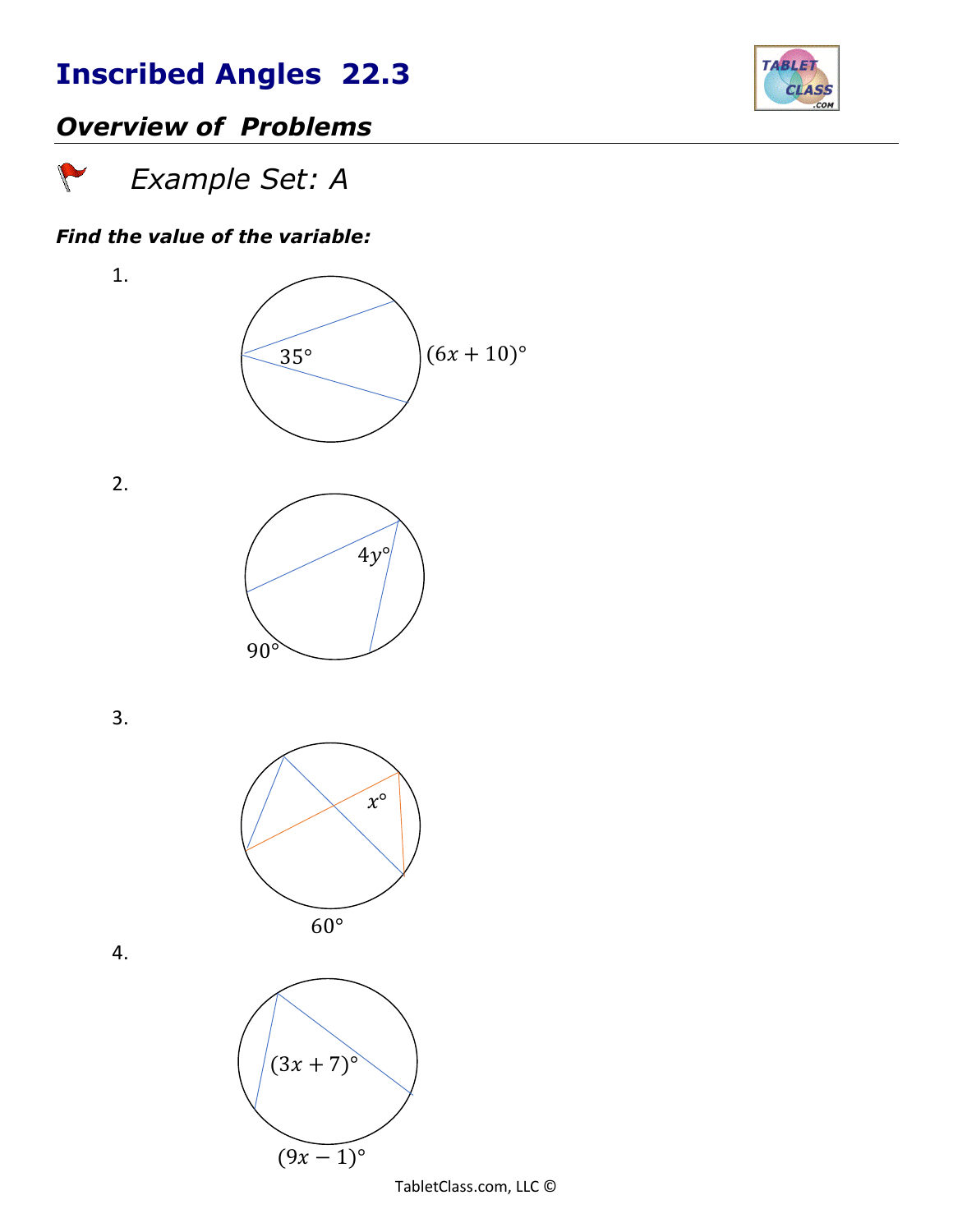

## *Overview of Problems*

 *Example Set: B*

 $\sqrt{}$ 

#### *Answer the following questions:*

1.  $\overline{XZ}$  is a diameter. Find the Radius.



2.  $ABCD$  is a quadrilateral. Find the value of  $x$ .



3. Find the value of  $x$  and  $y$ 

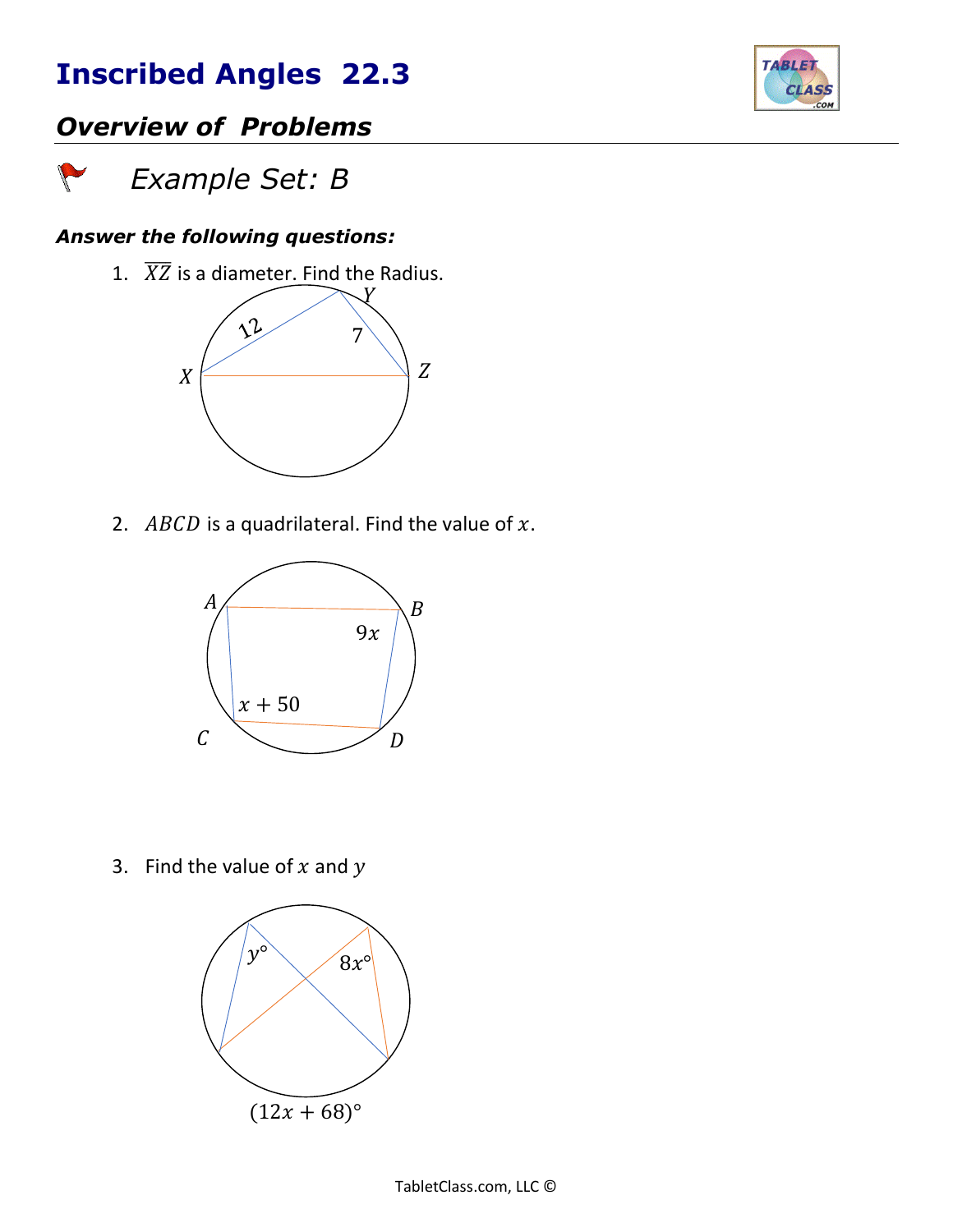

## *Overview of Problems*

 *Example Set: C*

 $\sqrt{2}$ 

### *Answer the following questions:*

1.  $m\overleftrightarrow{X}Z\overrightarrow{T} = 260^\circ$ . *TZ* is tangent to circle *O*.



2. Find the value of  $x$  and  $y$ .

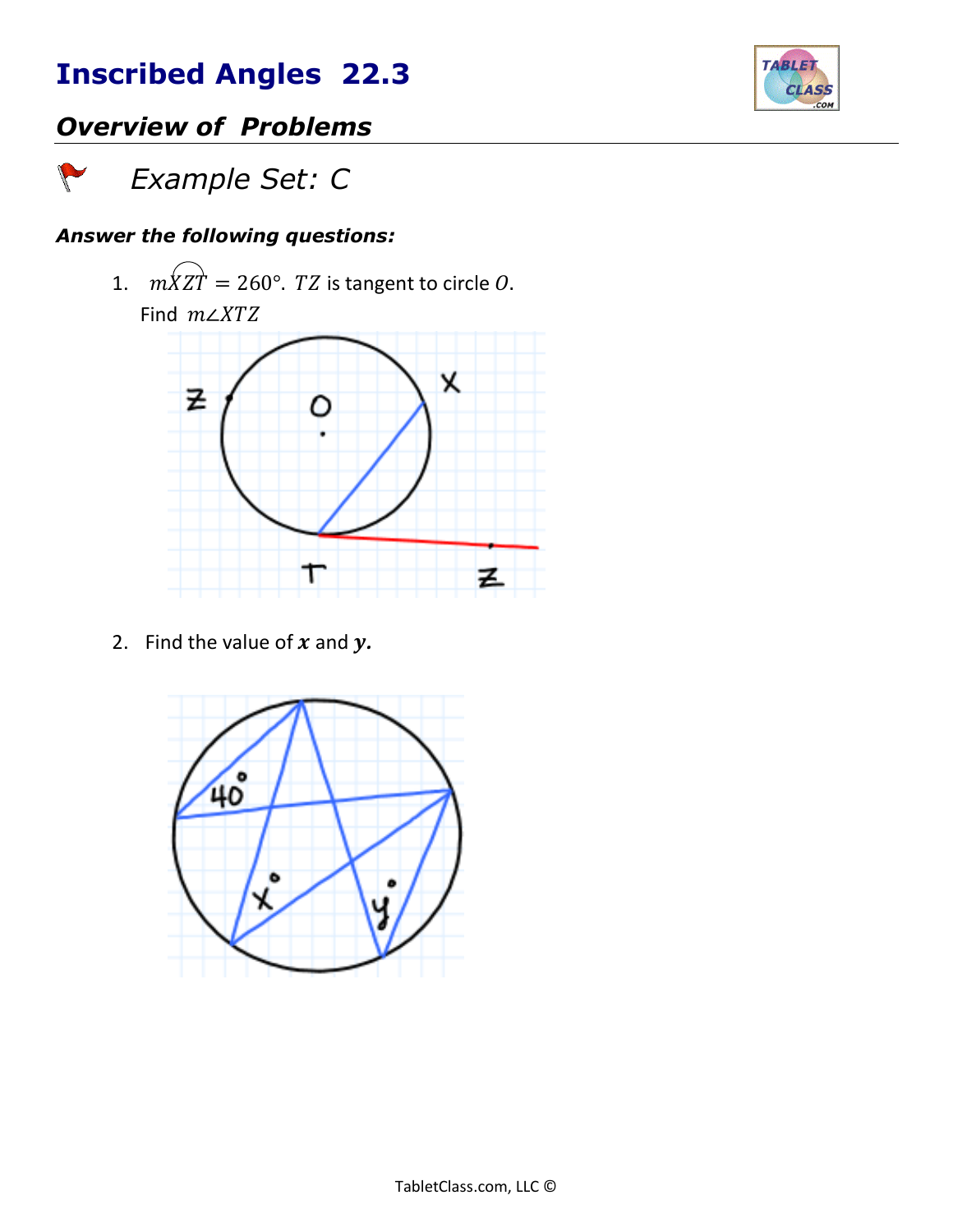

## *Overview of Problems*

 *Example Set: A -ANSWER KEY* 

#### *Find the value of the variable:*





3. 
$$
x = 30^{\circ}
$$



$$
4. \quad x=5
$$

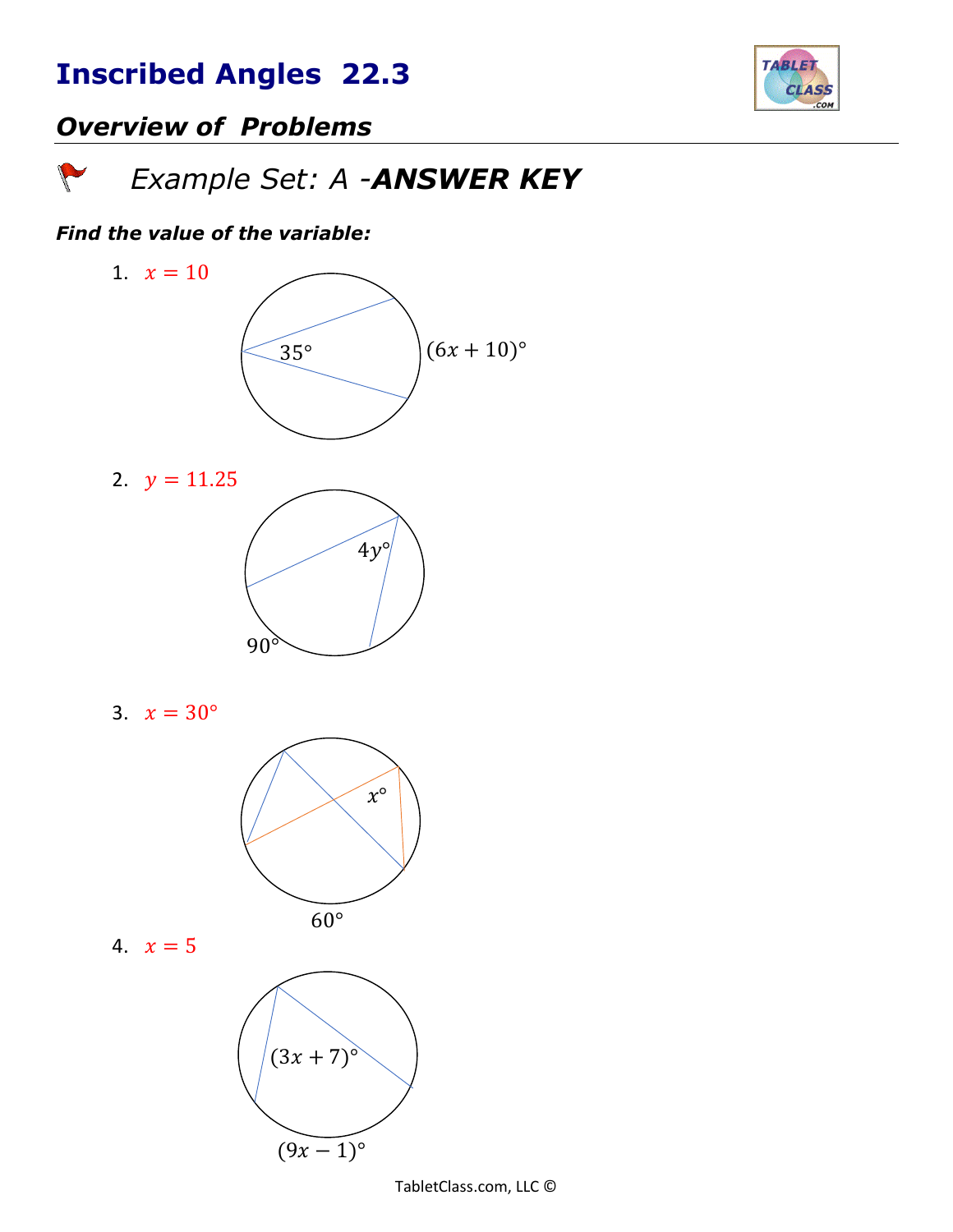

## *Overview of Problems*

#### *Example Set: B- ANSWER KEY*  $\sqrt{2}$

#### *Answer the following questions:*

1.  $\overline{XZ}$  is a diameter. Find the Radius. 6.94



2. ABCD is a quadrilateral. Find the value of  $x$ .  $x = 13$ 



3. Find the value of x and  $y x = 17$   $y = 136$